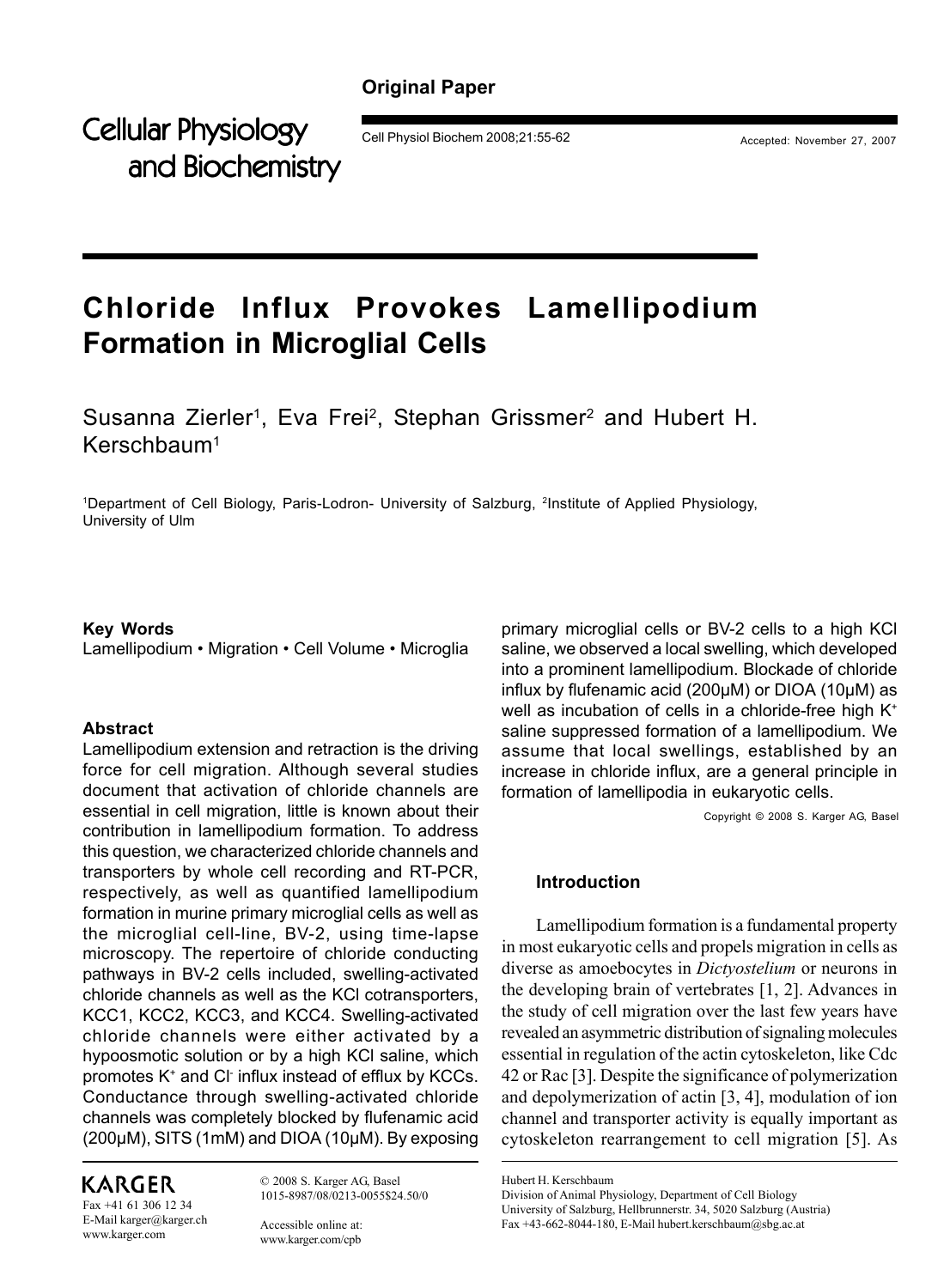migrating cells show substantial increase in their cell volume [6], and swelling-activated Cl channels are essential in regulatory volume processes, chloride conductance may control cell migration. Accordingly, chloride conductance has been identified as a driving force in migration in glioma cells [7, 8] and microglial cells [9]. Pharmacological blockade of Cl channels as well as substitution of Cl by impermeant anions, like glutamate, considerable reduced transwell migration in these cells [7-9]. In the present study, we asked whether modulation of chloride conductance is involved in an early phase of migration, namely formation of lamellipodia.

Microglial cells have a highly variable phenotype ranging from amoeboid to ramified [10-12]. Despite this overall plasticity, each of these phenotypes has been shown to extend lamellipodia. Upon local damage of capillaries, ramified microglial cells form small lamellipodia at the tips of their processes to seal damaged blood vessels [13, 14]. Amoeboid phenotypes form broad lamellipodia required for cell migration and phagocytosis of cell debris.

We monitored a swelling-activated Cl current using whole cell recording, identified KCCs via RT-PCR, and observed formation of lamellipdia by time lapse video microscopy. We document that (1) BV-2 cells express a swelling-activated Cl channel as well as KCC1 to KCC4 and (2) inhibition of chloride influx or exposure to chloride-free saline prevents formation of lamellipodia.

#### **Materials and Methods**

#### *Cell culture*

Experiments were done on BV-2 cells, a murine microglial cell line [15]. BV-2 cells were maintained in 25 cm<sup>2</sup> culture flasks in DMEM supplemented with 2.2 glucose/L and 10% FCS under standard culture conditions (37 ° C, 5% CO<sub>2</sub>, 95% rel. humidity). 6 x 103 cells were seeded into each Petri dish on poly-D-lysine coated glass slides and after an initial 14 hours of culture in DMEM to promote adhesion, cells were incubated for 30 min in an extracellular solution without serum (in mM: 130 NaCl, 5 KCl, 2 CaCl<sub>2</sub>, 1 MgCl<sub>2</sub>, 10 HEPES, 8 D-glucose; pH 7.4) and clamped into a special superfusion chamber for subsequent time-lapse microscopy. For RT-PCR cells were cultured in 25 cm2 culture flasks in DMEM (10% FCS) until confluence.

Primary microglial cells were isolated from forebrains of one to three day old wild type C57 black 6J mice as described elsewhere [16] and co-cultivated with astrocytes in Poly-D-Lysin coated 75 cm<sup>2</sup> culture flasks for at least 14 days in DMEM supplemented with 10 % FCS and 1% Pen/Strep (GIBCO) before they were harvested via shaking from an astrocyte monolayer [17]. Prior to experiments purity of microglial cells was determined  $(\sim)97\%)$  using IB<sub>4</sub> (I21411, Molecular Probes) and confocal laser scanning microscopy (LSM510, Zeiss).

#### *RT-PCR*

Total RNA from BV-2 microglial cells was extracted using QIAshredder and RNeasy mini kit (Qiagen, Hilden, Germany) with RNase-free DNase treatment, according to manufacturer's instructions and reverse transcribed, using oligo(dT) primer (SuperScript first-strand synthesis system for RT-PCR; Invitrogen, Karlsruhe, Germany). cDNA was synthesized for 120 min at 37°C. cDNAs for each KCC isoform were amplified from the obtained ss-cDNA by PCR using *Taq* PCR DNA polymerase (Qiagen) with amplification protocols as follows: 35 cycles at 96 °C for 30 s, 64 °C for 30 s, and 72 °C for 1 min. RT-Mastermix (without RNA), BV-2 RNA only, and PCR-Mastermix (without cDNA) served as negative controls. In addition, amplification of a 687 bp fragment of β-Actin served as control; in case of genomic DNA contamination, a PCR fragment of 815 bp would have been generated. Following PCR primers were designed on the basis of the published murine cDNA sequences KCC2 (accession no. NM\_020333.1), KCC3a (accession no. AF211854.1), KCC3b (accession no. AF211855.1), KCC4 (accession no. AF087436): Primer (5'-3'): KCC1 sense: *ctg cag gct ctc ctc att gtc c*, KCC1 antisense: *ggc cga ggg tgt ctg tgg ac*, (769 bp); KCC2 sense: *ctc acc tgc atg gcc acc gtt*, KCC2 antisense: *ccc acg cct ctc gac aat cac c*, (408 bp); KCC3ab sense: *gac ccg agt cag aac tcc atc ac*, KCC3ab antisense: *gac tcc ttg agt gca tcg tca ctc*, (62 bp) KCC4 sense: *cta cgc cgg gag atg gaa acc*, KCC4 antisense: *ggc cac aat gag gaa gga ctc cat*, (359 bp). To verify the sequences of the amplified PCR products, we gelpurified the via agarose gel electrophoresis separated PCR products, using the QIAquick gel extraction kit (Qiagen), cloned the pcDNA3.1/V5-HisTOPO TA vector, using the TA cloning kit (Invitrogen, Groningen, The Netherlands), and sequenced plasmid DNA from individual clones (MWG-Biotech).

#### *Video microscopic documentation of lamellipodium formation*

Cells were seeded on poly-D-lysine coated cover slides (Ø 32mm) in petridishes and cultured in DMEM supplemented with 10% FBS over night in a humidified incubator (37° C, 5%  $CO<sub>2</sub>$ ). 30 minutes before the high KCl solution experiments (in mM: 135 KCl, 2 CaCl<sub>2</sub>, 1 MgCl<sub>2</sub>, 10 HEPES, 8 D-glucose; pH 7.4; 333 mosmol/l) and high Kglut saline (in mM: 135 KGlut, 10 HEPES, 8 D-glucose; pH 7.4; 331 mosmol/l) medium was substituted with extracellular solution (in mM: 130 NaCl, 5 KCl, 2 CaCl<sub>2</sub>, 1 MgCl<sub>2</sub>, 10 HEPES, 8 D-glucose; pH 7.4; 340 mosmol/l). Osmolority was adjusted using a 2 osmol/l glucose solution. A special heat-able chamber for superfusion of cells seeded on glass cover slips was provided by Zeiss (Germany). Visual evaluation of BV-2 cells superfused with high potassium chloride saline, high potassium chloride saline supplemented with 10µM or 100µM DIOA, 200µM flufenamic acid and 1mM amiloride, respectively, hypoosmotic 60% sodium chloride saline, hypoosmotic 60% sodium chloride saline supplemented with 10µM DIOA and 200µM flufenamic acid, respectively, sodium chloride saline, sodium chloride saline supplemented with 10µM or 100µM DIOA, 200µM flufenamic acid and 1mM amiloride, respectively, high potassium glutamate saline and serum containing as well as serum free media, was performed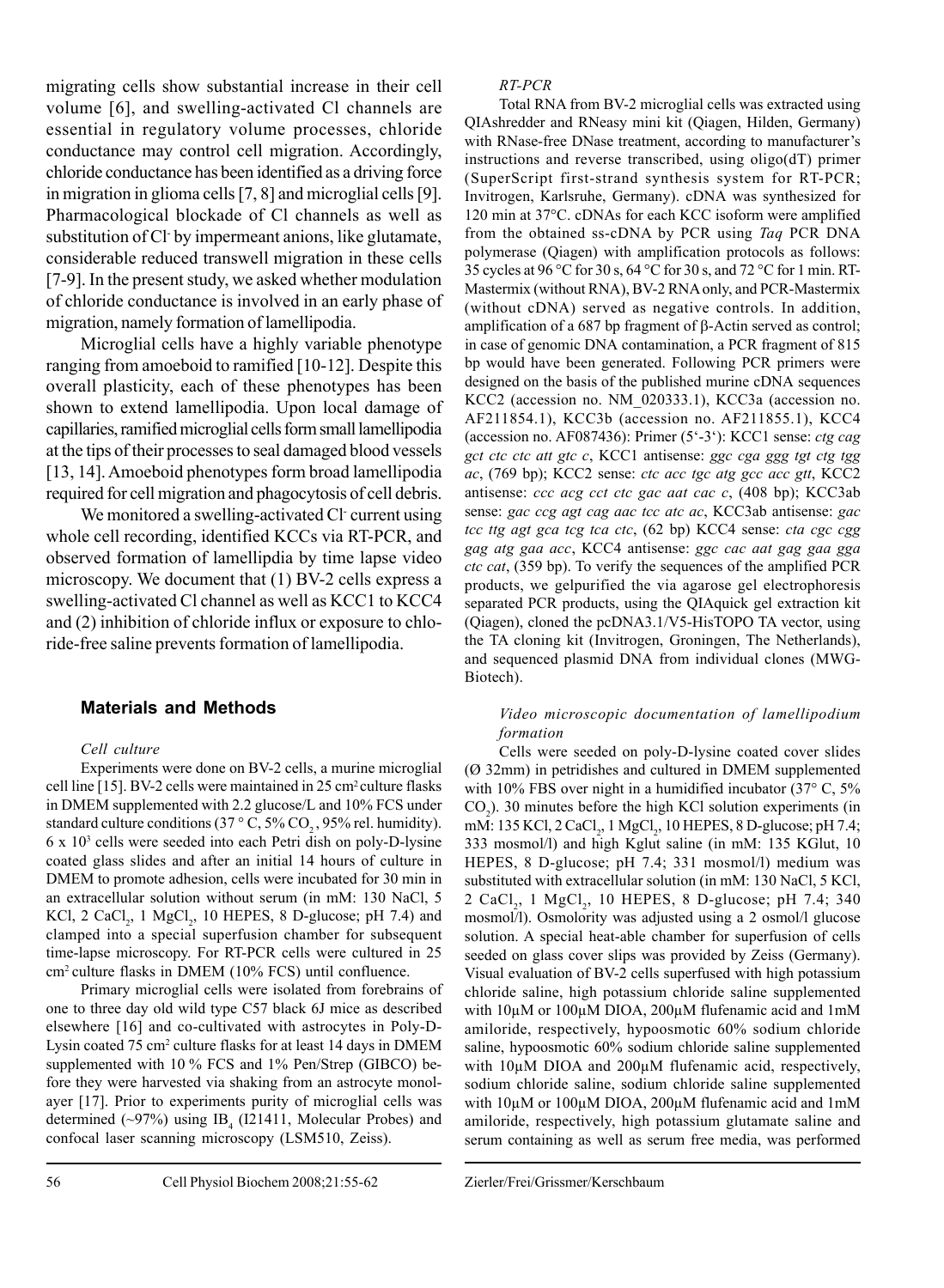**Fig. 1.** BV-2 cells express swelling-activated chloride channels as well as KCC. A swelling-activated Cl- current was either activated by a hypoosmotic solution (60% standard saline) (upper panel) or by a high KCl solution (lower panel). Pipette solution [mM]:  $150$  K aspartate,  $1$  CaCl<sub>2</sub>,  $2$  MgCl<sub>2</sub>  $10$  HEPES,  $10$ EGTA, 3 MgATP, 0.5 GTP. The contaminating inwardly rectifying  $K^+$  current in the high KCl external solution was eliminated by  $3mM$  Ba<sup>2+</sup> and the delayed outwardly rectifying current was inactivated by holding the membrane potential at 0 mV. Cl- currents were monitored during 400ms voltage ramps from -120mV to +80mV elicited every 10 seconds. In the upper panel, trace 1 represents the current before exposure to hypoosmotic solution, trace 2 represents Cl current following exposure to 60% standard solution, and trace 3 visualizes the block of the Cl current by 10µM DIOA. In the lower panel, trace 1 is the current trace in the standard external solution, trace 2 represents Cl- current following exposure to 135mM KCl solution, and trace 3 visualizes the block of the Cl current by 10µM DIOA, respectively. (B) Expression of KCl cotransporters (KCCs) in BV-2 cells. (A-D) Lane 1 shows RT-PCR reaction of individual mRNA samples. As a control for each, the RT-PCR reaction samples without template mRNA (lane 2), with RNasefree DNase (lane 3), and without cDNA (lane 4) were run in parallel. Lane M: 1kb DNA ladder. In order to exclude genomic DNA contamination a 551bp fragment of β-Actin served as control.

via time laps video microscopy using a confocal laser scanning microscope form Zeiss (LSM510Meta). To exclude mechanical stimulation superfusion of BV-2 cells with serum containing media served as control. A Helium Neon laser with  $\lambda = 543$ nm and a Plan-Apochromat 63x/1.4 oil DIC objective was used to visualize BV-2 cells. Every 10 seconds a differential interference contrast image was collected. The software being used for evaluation was provided by Zeiss especially for LSM 510 Meta.

#### *Electrophysiology*

BV-2 cells were plated on poly-L-lysine (1mg/ml) coated glass coverslips. Ion currents were monitored in a standard whole-cell recording mode [18, 19] with an EPC-9 patch clamp amplifier (HEKA Elektrotechnik, Lambrecht, Germany). The cells were superfused with standard external solution containing (in mM): 164.5 NaCl, 2 CaCl<sub>2</sub>, 1 MgCl<sub>2</sub>, 5 HEPES; titrated to pH 7.4 with NaOH. A swelling-activated chloride current was elicited either by a hypoosmotic solution (60% extracellular saline) or by an iso-osmotic KCl solution [20, 21]. Dilution of the external standard solution with distilled water was used to prepare a hypoosmotic external solution (60% external saline). The isoosmotic KCl solution contained (in mM):  $164.5$  KCl,  $2$  CaCl<sub>2</sub>, 1  $MgCl<sub>2</sub>$ , 5 HEPES; titrated to pH 7.4 with KOH. The recoding pipette was filled with a solution containing (in mM): 150 Kaspartate, 1 CaCl<sub>2</sub>, 2 MgCl<sub>2</sub>, 10 HEPES, 10 EGTA, 3 Mg<sub>2</sub>ATP, 0.5 GTP; titrated to pH 7.2 with KOH. Resistance of electrodes



filled with internal solution ranged between 2 and 4 M $\Omega$ . Electrodes were pulled from soft glass capillaries and fire polished. Membrane and pipette capacitance were compensated using an electronic feedback via the patch clamp amplifier immediately after break in and formation of stable whole-cell recording mode. Liquid junction potential between pipette and bath solution (< 5mV) was not corrected for. In all experiments, the holding potential was kept at 0mV. Chloride current was monitored during a 400ms voltage ramp from -120mV to +80mV and the voltage ramp was elicited every 10 second. All experiments were done at room temperature. Ion channel and transporter blockers were dissolved in EtOH and diluted in external solutions.

#### *Statistical analysis*

All data were presented as mean  $\pm$  SD. Statistical analysis occurred via Excel and GraphPad. Each experiment was conducted at least for 5 times. Student's double sided t-test for independent samples was applied to calculate the levels of significance,  $P < 0.5$  and  $P < 0.05$ .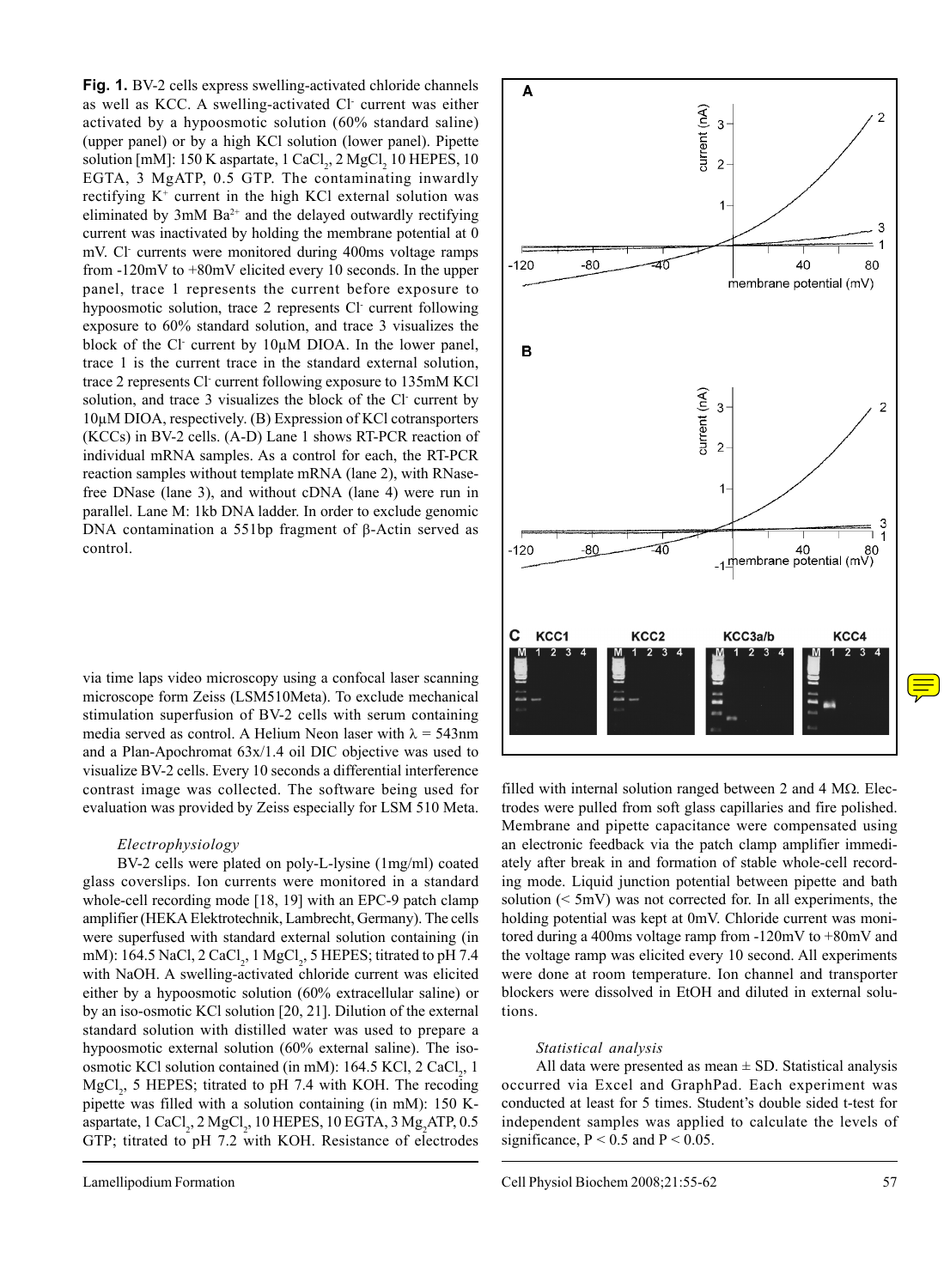## **Results**

## *Hypoosmotic extracellular solution as well as high extracellular K+ activate a swelling activated chloride channel*

In the absence of osmotically challenging solutions, Cl- currents were not detectable. Exchange of the high KCl saline either by a hypoosmotic saline (60%) or by iso-osmotic KCl solution provoked the development of Cl- currents. Regardless of the osmotic challenge, Clcurrents were completely blocked by SITS (1mM) and flufenamic acid (200µM). Superfusion of BV-2 cells with high KCl solution containing DIOA (10µM) prevented development of Cl currents. This observation is in line with the documented inhibitory effect of DIOA on KCC [21]. However, DIOA suppressed high  $K^+$  - as well as hypoosmotic-induced Cl- current (Fig. 1). Therefore, DIOA not only inhibits KCC activity, but is also a potent blocker of swelling-activated Cl channels.

Among the four identified mammalian KCC, KCC1 and KCC4 are osmolarity-sensitive and involved in volume regulation (reviewed in [22]). To characterize the repertoire of KCC in BV-2 cells, we used RT-PCR. As visualized in Fig. 1, BV-2 cells express each of the four KCC.

## *High extracellular K+ and hypoosmotic saline induces lamellipodium formation*

Because chloride conductance is associated with migration [23] as well as volume regulation [5], we speculated that formation of lamellipodia is nothing but a localized swelling that depends on chloride conductance and influx of water. Response of a cell to a hypoosmotic challenge may be subdivided in an early phase, where the cells swell via influx of osmolytes and water, and in a late phase, where the original volume is reestablished, via an efflux of osmolytes, like chloride and organic ions, followed by an efflux of water. In the present study, we evoked cell swelling by superfusion (1) of BV-2 cells and primary microglial cells, respectively, with high KCl solution and (2) of BV-2 cells with 60% saline. In the experiments described below, cells were cultured in serumcontaining medium for 12 hours. Before exposure of cells to osmotically challenging solutions (60% saline or high KCl solution) cells were cultured in saline for 30 minutes. Cell swelling as well as migration was documented by video-microscopy using a video acquisition rate of six frames every minute.

High KCl mediates cell swelling by decreasing the K+ gradient across the plasma membrane [21]. Under

physiological conditions, KCl cotransporter export  $K^+$  and Cl- from the cytoplasm into the environment. When the extracellular  $K^+$  concentration is increased,  $KCl$ cotransporter mediates an influx of  $K^+$  and Cl. Cytoplasmic accumulation of these ions increases intracellular osmolarity and, consequently, an influx of water and cell swelling. BV-2 cells as well as primary microglial cells exposed to a high KCl solution did not show an equal swelling in each direction, but, surprisingly, developed a delicate extension at one pole of the cell, which proceeded rapidly into a vigorously moving lamellipodium within seconds. To quantify the extension of the lamellipodium, we encircled the light microscopically organelle-free area using LSM 5 Image Browser (Zeiss) (Fig. 2). Following formation of a lamellipodium, the cell started to migrate. We observed lamellipodium formation, when using 135mM as well as 70mM KCl solution (Fig 3). In contrast to most BV-2 cells, primary microglial cells had at least a small lamellipodium at the beginning of the experiment. Nonetheless, exposure of primary microglial cells to 135mM KCl enhanced their lamellipodium impressively. Whereas BV-2 cells used their newly formed lamellipodium to migrate, primary microglial cells subsequently formed several lamellipodia. Consequently, they migrated only a small distance, before changing their direction.

To investigate a second cell-swelling paradigm, we exposed BV-2 cells to hypoosmotic 60% saline. When the high KCl saline was replaced by 60% saline, the cell displayed three distinct responses. Initially, the cell started to swell equally to a maximum of 172% of its initial cell volume within two minutes. Subsequently, a lamellipodium emerged at one pole of the cell, and the cell started to migrate.

In a series of experiments, we investigated the impact of (1) the chloride conductance blockers, DIOA and flufenamic acid and  $(2)$  chloride-free high  $K^+$  solution, where Cl<sup>-</sup> has been substituted by glutamate, on formation of lamellipodia. DIOA (10µM) consistently suppressed formation of lamellipodium in BV-2 cells exposed to high  $K^+$  (n = 12) or to 60% saline (n = 14). Flufenamic acid  $(200\mu)$  had a similar suppressing effect (KCl: n = 21, 60% saline:  $n = 16$ ). 100 $\mu$ M flufenamic acid as well as 1µM amiloride did not prevent lamellipodium formation (Fig 3). Also superfusion with chloride-free high  $K^+$ solution did not provoke lamellipodium formation  $(n=30)$ . Superfusion of cells with KCl, following exposure to DIOA, flufenamic acid, or chloride-free solution resulted in the formation of a lamellipodium (Fig. 2). Moreover lamellipodia formation and rapid undirected cell migration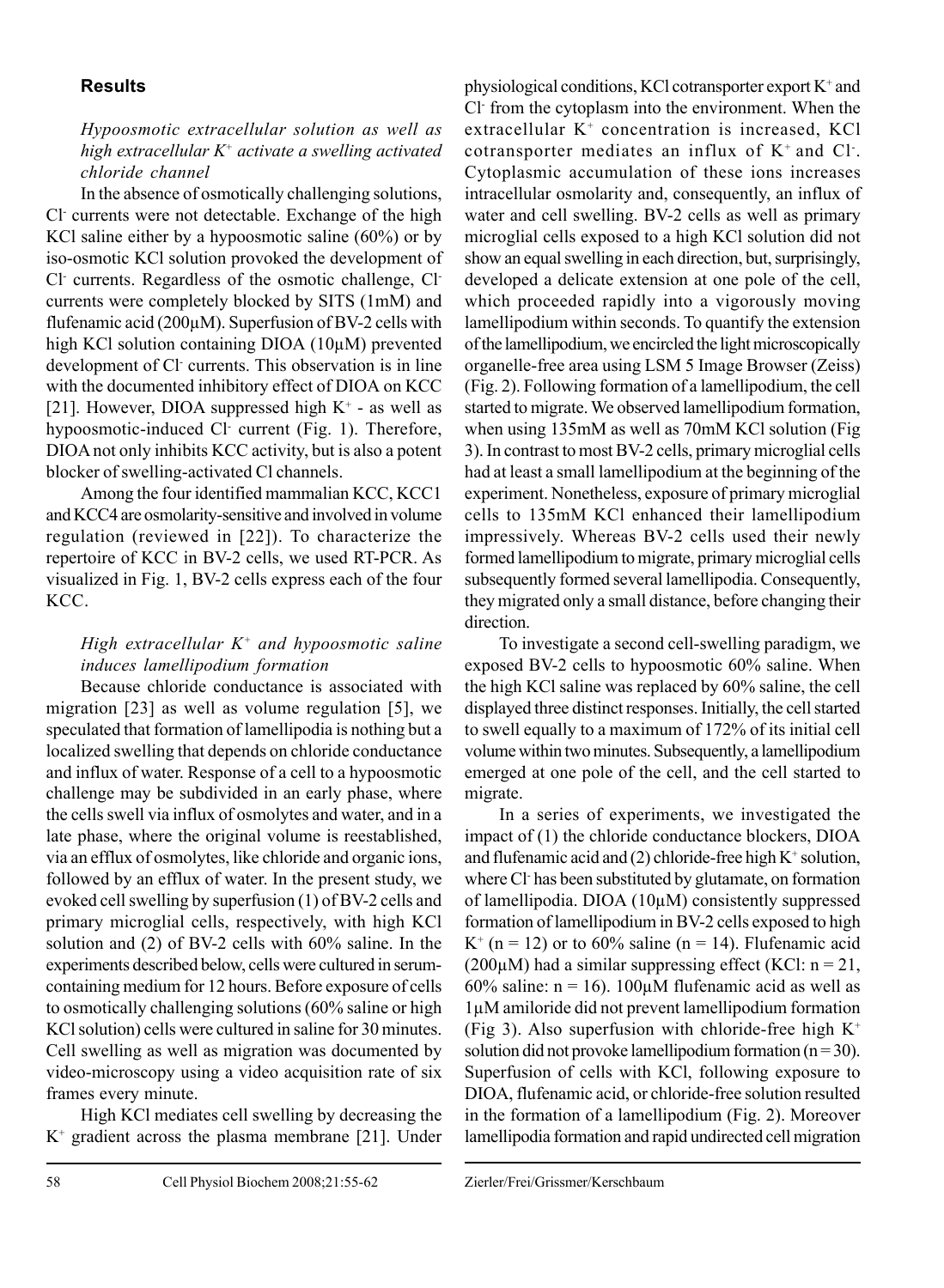**Fig. 2.** Lamellipodium formation of BV-2 and primary microglial cells depends on extracellular Cl- and chloride conductance. Imaging data were collected every 10 seconds using video microscopy (LSM510Meta, Zeiss, Germany). The relationship between the degree of lamellipodium formation and external conditions was assessed by correlating the change in the extension of the lamellipodium with either (A) high external KCl,  $(B)$  high external KCl in the presence of  $10\mu$ M DIOA,  $(C)$ Cl- - free external solution (Cl- was substituted by glutamate), (D) 60% standard external solution (hypoosmotic solution), and (E) and with hypoosmotic NaCl saline supplemented with  $200\mu$ M flufanamic acid. The y-axis shows the ratio of the area of the lamellipodium (LA) compared to the cell area (CA) (LA/ CA). Application of 10µM DIOA (B), as well as a chloride free solution (C), reversibly prevented the isoKCl-induced lamellipodium formation. Hypoosmotic solution triggers rapid cell swelling, followed by the formation of a lamellipodium (D). The formation of a lamellipodium, but not cell swelling, is blocked by 200µM flufenamic acid (E) as well as 10µM DIOA (data not shown). The blue graphs (squares) again show the ratio of the area of the lamellipodium (LA) compared to the cell area (CA) (LA/CA). The light blue graph (circles) directly shows the changes in cell area (x 10  $\mu$ m). Data are representative for 12 to 30 cells for each experimental condition. Scale bar, 10µm. Additionally, we investigated the impact of high external KCl on lamellipodia formation in primary microglial cells (F, G). Similar to BV-2 cells, primary microglia respond to high external KCl with rapid lamellipodia formation and undirected cell migration  $(F)$ , which is reversibly inhibited by 100 $\mu$ M DIOA (G). The blue graphs (squares) again show the ratio of the area of the lamellipodium (LA) compared to the cell area (CA) (LA/CA). Data are representative for 5 cells for each experimental condition. Scale bar, 10µm



of primary microglial cells treated with high  $K^+$  is inhibited by the addition of  $100\mu$ M DIOA (Fig 2F, G).

An amiloride-sensitive conductance is involved in RVD [24] as well as extension of lamellipodia [25]. Amiloride blocks the epithelial Nachannel, ENaC, as well as the Na<sup>+</sup>/H<sup>+</sup> exchanger, NHE1, [23, 25, 27]. In BV-2 cells, amiloride (1mM) significantly suppressed NaCl saline - induced lamellipodium formation  $(n = 11)$ , whereas lower concentrations of amiloride ( $1\mu$ M, n = 6 and  $100\mu$ M,  $n = 8$ ) did not significantly inhibit lamellipodium formation (Fig. 3B). Because amilorde blocks ENaC with a  $K_d$  of about 3 nM [28], but we found a significant effect only at 1mM, it is unlikely that ENaC plays a significant role in lamellipodium formation in BV-2 cells. Thus, formation of lamellipodia may be based on redundant systems in different cell types; one depends on chloride conductance and a second on an amiloride sensitive conductance, like epithelial Na channels.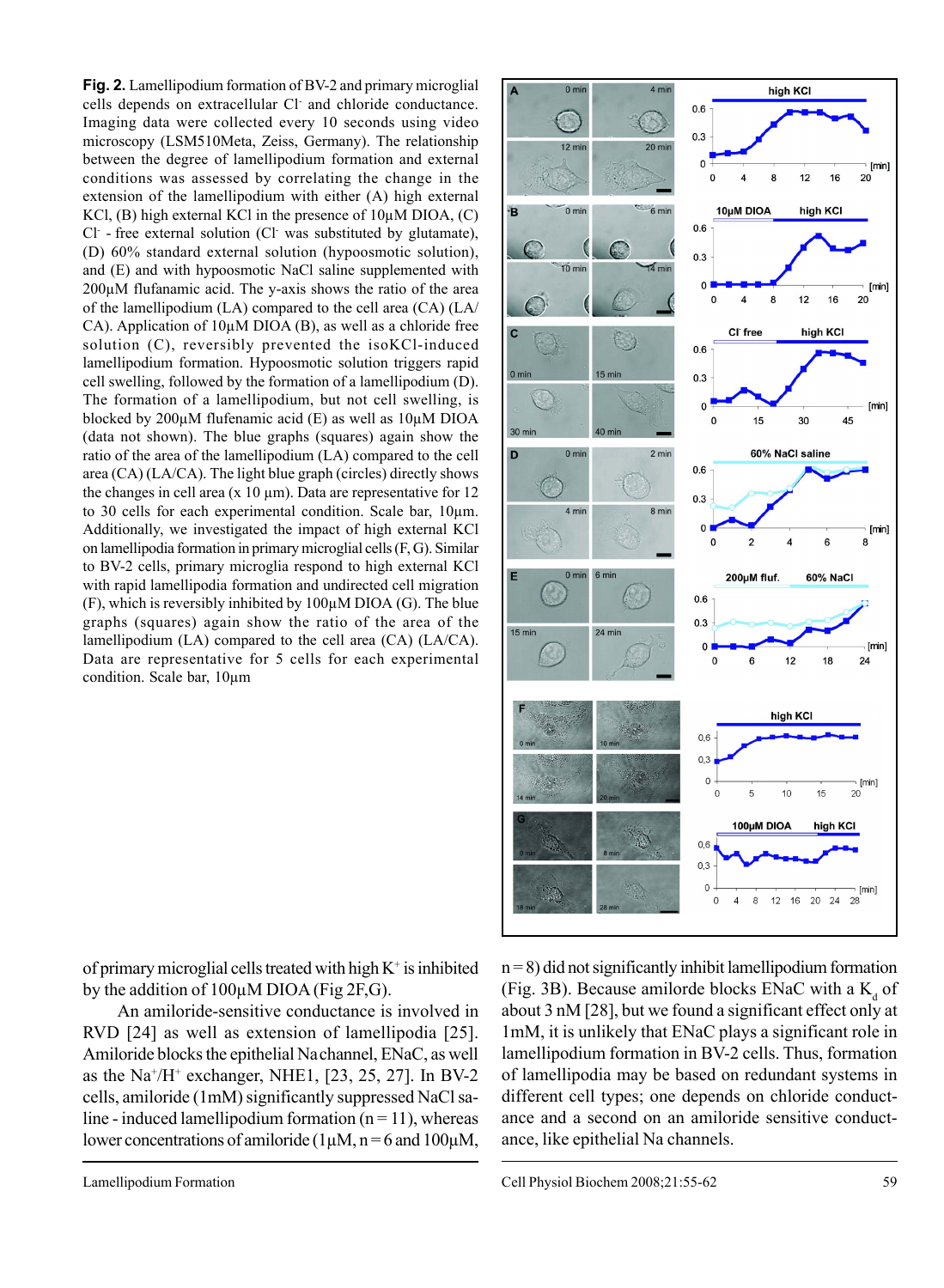**Fig. 3.** Quantitative Analysis of different ion channel blockers on lamellipodia formation. (A) Summary of inhibitors of chloride conductance and chloride-free saline on lamellipodia formation of BV-2 cells. (B) Summary of different concentrations of the Na/H exchange and NHE1-3 blocker amiloride on NaCl saline - induced formation of lamellipodia in BV-2 microglial cells. (C) Effect of 135mM KCl solution and blockade of chloride conductance on lamellipodia formation in primary microglial cells. Maximal lamellipodia area was assessed visually according to the criteria mentioned in the text and quantified by calculating



the ratio of the lamellipodium area (LA) to the entire cell area (CA) LA/CA. Error bars represent SD, n between 5 and 30 cells,  $P =$ 0.01 was considered as highly significant (\*\*) and P = 0.025 as significant (\*) in (A), and P = 0.1 as significant in (B) and (C), respectively (#).

Adaptation of BV-2 cells to saline before the experiment was required because immediate change of serum-containing media with isotonic saline provoked a transient formation of lamellipodia. Although the lamellipodium formation is sensitive to DIOA (10µM), flufenamic acid (200µM), and amiloride (1mM), the mechanism of this effect had not been pursuit further in the present study.

## **Discussion**

In migration assays, chloride conductance is essential for migration in glioma cells, human monocytes, transformed renal epithelial cells, carcinoma cells (CNE-2Z), and microglial cells [7, 8, 29-31]. Despite these convincing reports on the correlation between chloride conductance and migration, little is known on the impact of chloride conductance on lamellipodium formation.

Detailed cellular maps on the asymmetric distribution and activation of cytosolic signaling proteins, like Cdc 42, PI3Ks, PTEN, or Rac, as well as integrins, integral membrane proteins, are available (for review see [3]). In addition, several studies reveal that different transporters and ion channels participate in the molecular regulation of cell migration. According to one model, a migrating cell shows a regulatory volume decrease at its rear end and a regulatory volume increase at its front end [5]. This model has been substantiated by identification of the asymmetric distribution of transporters and ion channels in the polarized migrating cell. At the rear end, intracellular  $Ca^{2+}$  oscillations evoke K<sup>+</sup>-efflux by concomitant activation of  $Ca^{2+}$ -activated K channels, whereas in the lamellipodium Na/H exchanger and Na-K-2Cl cotransporters have been identified [5]. Stimulation of Na/H exchanger leads to local swelling, which is required for migration [5]. Interestingly, Schwab and coworkers postulate that different ion channels such as K channels and cotransporters, like the NaHCO<sub>3</sub> cotransporter NBC1, are distributed in a polarized way [25]. Our findings extend this model by showing that chloride influx promotes lamellipodium formation. Furthermore, our study suggests a polar distribution of KCC transporters before the cell is morphologically polarized (Fig. 4).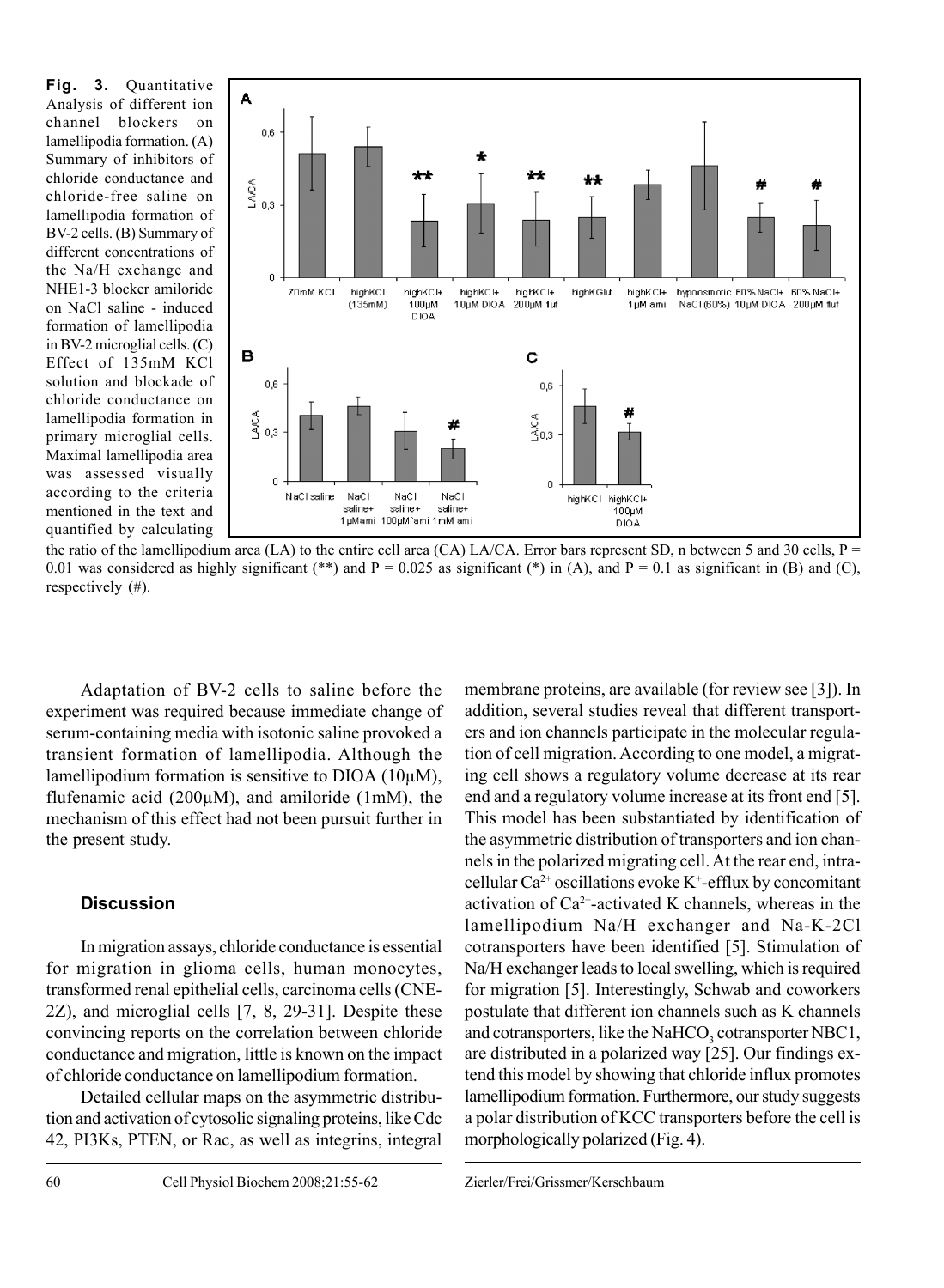**Fig. 4.** Hypothetical mechanism on high K<sup>+</sup> - induced lamillipodium formation. Our model depicts (1; upper panel) the distribution of swelling – activated Cl-channels, aquaporins, and KCC, and (2; lower panel) the mechanism of local swelling. Upper panel: In morphologically non-polarized cells, swelling activated Cl-channels and aquaporins are evenly distributed, whereas KCC are accumulated on one pole. This assumption is based on our experimental data that (1) hypoosmotic saline initially triggers an equal swelling of the cell, indicating the swelling – activated Cl-channels and aquaporins are equally distributed and  $(2)$  that high K<sup>+</sup> triggers lamellipodium formation right away. Lower panel: Superfusion of the cell with high K+ reverses the flux direction of  $K^+$  and Cl- from outward to inward. Influx of  $K^+$  and Cl- increases locally the osmolarity and evokes an influx of water via aquaporins.

KCI  $H.C$ C KCI сr. CI. H.O  $H, O$ 

At least three factors may activate chloride influx: (1) an increase in extracellular  $K^+$  concentration, (2) hypoosmotic conditions, or (3) induction of chloride conductance by endogenous factors. Extracellular K+ increases transiently during neuronal activity, but is prolonged elevated during epileptic seizures [32]. Furthermore, cell death by injuries or neurodegenerative diseases liberates intracellular K+ . For instance, following ischemia the extracellular  $K^+$  concentration increases from the range of  $2.5 - 3.5$ mM to  $50 - 80$ mM [33]. According to our study, extracellular  $K^+$  increase reverses flux direction of KCC and evokes cell swelling. Whereas transient increases in osmolarity are common in the brain, for example during synaptic transmission, persistent hypoosmotic conditions have not been documented. However, hypoosmotic swelling increases migration in neutrophils [6]. Interestingly, endogenous factors are known which induce migration in microglial cells via activation of Cl channels [9]. Moreover the activation of purinergic receptors (P2Y) and canabinoid receptors (CB2) triggers lamellipodium formation [34-36]. This list suggest that increase in extracellular  $K^+$  concentration as well as endogenous factors are relevant stimuli in cell migration and, presumably, in lamellipodium formation.

In microglial cells activation of chloride influx and concomitant local volume changes may explain why these cells don't swell homogenously in response to osmotic changes in their microenvironment. Because we could not pharmacologically distinguish between Cl channels and KCC transporters, we cannot estimate the contribution of these membrane proteins to lamellipodium formations. The extracellular osmolarity changes when plasma of injured capillaries leaks into the CNS tissue [13, 14] or when the high intracellular  $K^+$  and ATP concentrations are discharged [34, 35]. The remarkable feature of microglial cells to respond to distinct changes in their microenvironment with formation of vibrant lamellipodia, either at the tip of their processes to seal injured capillaries or with a prominent lamellipodium in the case of amoeboid phenotypes to migrate to the site of injury, marks these cells as significant and flexible players in neuroinflammatory diseases.

### **Acknowledgements**

This study was supported by a fellowship of the Austrian Academy of Sciences (DOC-FFORTE # 21686) to SZ as well as by grants from the Wilhelm Sander-Stiftung (2004.046-1), from the 4 SC AG (Martinsried), and from the Land Baden-Württemberg (1423/74) to SG. We thank Christina Hötzinger for her help in drawing our model (Fig. 4).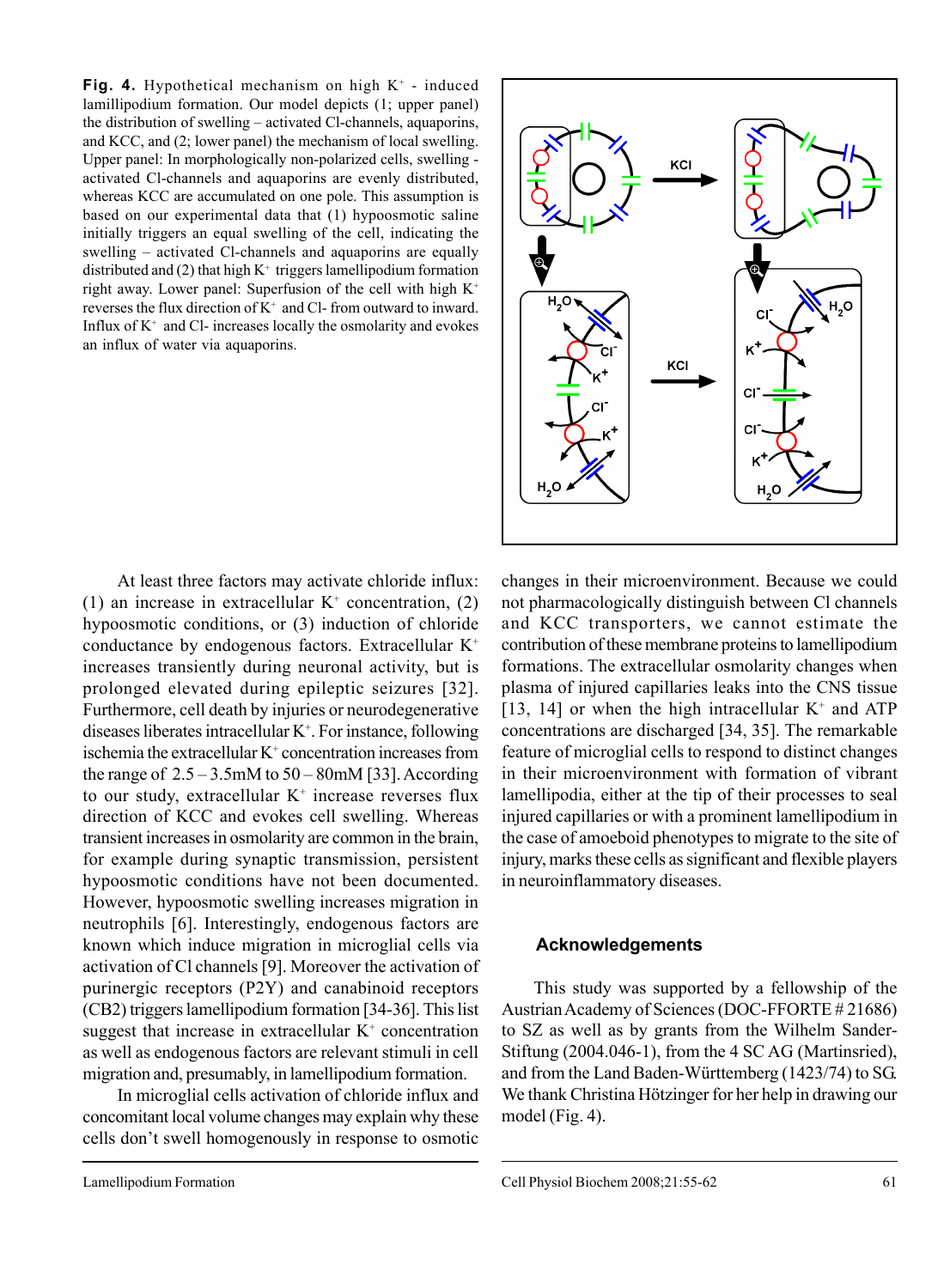#### **References**

- $\blacktriangleright$  1 Elson EL, Felder SF, Jay PY, Kolodney  $\blacktriangleright$  14 MS, Pasternak C: Forces in cell locomotion. Biochem Soc Symp 1999;65:299- 314.
- 2 Marin O, Valdeolmillos M, Moya F: Neurons in motion: same principles for different shapes? Trends Neurosci 2006;29:655-661.
- 3 Wojciak-Stothard B, Ridley AJ: Shear stress-induced endothelial cell polarization is mediated by Rho and Rac but not  $\geq 16$ Cdc42 or PI 3-kinases. J Cell Biol 2003;161:429-439.
- 4 Small JV, Resch GP: The comings and goings of actin: coupling protrusion and retraction in cell motility. Curr Opin Cell Biol 2005;17:517-23.
- 5 Lang F, Busch GL, Ritter M, Volkl H, Waldegger S, Gulbins E, Haussinger D: Functional significance of cell volume regulatory mechanisms. Physiol Rev 1998;78:247-306.
- 6 Rosengren S, Henson PM, Worthen GS: Migration-associated volume changes in neutrophils facilitate the migratory process in vitro. Am J Physiol 1994;267:C1623-C1632.
- 7 Soroceanu L, Manning TJ Jr, Sontheimer H: Modulation of glioma cell migration and invasion using  $Cl(-)$  and  $K(+)$  ion channel blockers. J Neurosci 19 1999;19:5942-5954.
- 8 Ransom CB, O'Neal JT, Sontheimer H: Volume-activated chloride currents contribute to the resting conductance and invasive migration of human glioma cells. J Neurosci 2001;21:7674-7683.
- 9 Rappert A, Biber K, Nolte C, Lipp M, Schubel A, Lu B, Gerard NP, Gerard C, Boddeke HW, Kettenmann H: Secondary lymphoid tissue chemokine (CCL21)  $\geq 21$ activates CXCR3 to trigger a Cl- current and chemotaxis in murine microglia. J Immunol 2002;168:3221-3226.
- 10 del Rio-Hortega, P: Microglia, p. 483- 534. In W. Penfield (ed.): Cytology and cellular pathology of the nervous system. P. B. Hoebaer, New York, N.Y., 1932.
- 11 Kreutzberg, GW: Microglia: a sensor for pathological events in the CNS. Trends 23 Neurosci 1996;19:312-8.
- 12 Ladeby R, Wirenfeldt M, Garcia-Ovejero D, Fenger C, Dissing-Olesen L, Dalmau I, Finsen B: Microglial cell population dynamics in the injured adult central nervous system. Brain Res Brain Res Rev 2005;48:196-206.
- 1 3 Nimmerjahn A, Kirchhoff F, Helmchen F: Resting microglial cells are highly dynamic surveillants of brain parenchyma in vivo. Science; 2005;308:1314-1318.
- Zuo Y, Yang G, Kwon E, Gan WB: Long- $\geq 25$ term sensory deprivation prevents dendritic spine loss in primary somatosensory cortex. Nature 2005;436:261-165.
- 15 Blasi E, Barluzzi R, Bocchini V, Mazzolla R, Bistoni F: Immortalization of murine microglial cells by a v-raf/v-myc carrying retrovirus. Journal of Neuroimmunology 1990;27:229-237.
	- Hoffmann OM., Becker D, Weber JR: Bacterial hydrogen peroxide contributes  $\geq 27$ to cerebral hyperemia during early stages of experimental pneumococcal meningitis. J Cereb Blood Flow Metab 2007;27:1792-1797.
- $\geq 17$  Lehnardt S, Henneke P, Lien E, Kasper  $\geq 28$ DL, Volpe JJ, Bechmann I, Nitsch R, Weber JR, Golenbock DT, Vartanian T: A mechanism for neurodegeneration induced by group B streptococci through activation of the TLR2/MyD88 pathway in microglia. J Immunol 2006;177:583-92.
- 18 Hamill OP, Marty A, Neher E, Sakmann B, Sigworth FJ:Improved patch-clamp techniques for high-resolution current recording from cells and cell-free membrane patches. Pflugers Arch 1981;391:85-100.

Kerschbaum HH, Negulescu PA, Cahalan MD: Ion channels, Ca2+ signaling, and reporter gene expression in antigenspecific mouse T cells. J Immunol 1997;159:1628-38.

- ▶ 20 Steinert M, Grissmer S: Novel activation stimulus of chloride channels by potassium in human osteoblasts and human leukaemic T lymphocytes. J Physiol 1997;500:653-560.
	- Brauer M, Frei E, Claes L, Grissmer S,  $\triangleright$  32 Jager H: Influence of K-Cl cotransporter activity on activation of volume-sensitive Cl- channels in human osteoblasts. Am J Physiol Cell Physiol 2003;285:C22- 30.
- $\geq$  22 Adragna NC, Fulvio MD, Lauf PK: Regu- $\geq$  34 lation of K-Cl cotransport: from function to genes. J Membr Biol 2004;201:109-37.
	- Klein M, Seeger P, Schuricht B, Alper SL, Schwab A: Polarization of Na(+)/H(+) and Cl(-)/HCO (3)(-) exchangers in migrating renal epithelial cells. J Gen Physiol 2000;115:599-608.
- 24 Fürst J, Gschwentner M, Ritter M, Botta G, Jakab M, Mayer M, Garavaglia L, Bazzini C, Rodighiero S, Meyer G, 26 Eichmuller S, Woll E, Paulmichl M: Molecular and functional aspects of anionic channels activated during regulatory volume decrease in mammalian cells. Pflugers Arch 2002;444:1-25.
- Schwab A: Function and spatial distribution of ion channels and transporters in cell migration. Am J Physiol Renal Physiol 2001;280:F739-747.
- 26 Wilson JM, Laurent P, Tufts BL, Benos DJ, Donowitz M, Vogl AW, Randall DJ: NaCl uptake by the branchial epithelium in freshwater teleost fish: an immunological approach to ion-transport protein localization. J Exp Biol 2000;203:2279-96.
	- Denker SP, Barber DL: Cell migration requires both ion translocation and cytoskeletal anchoring by the Na-H ex-<br>changer NHE1. J Cell Biol changer NHE1 J 2002;159:1087-1096.
	- 28 Firsov D, Schild L, Gautschi I, Mérillat AM, Schneeberger E, Rossier BC: Cell surface expression of the epithelial Na channel and a mutant causing Liddle syndrome: a quantitative approach. Proc Natl Acad Sci U S A 1996;93:15370- 15375.
- $\geq$  29 Schwab A, Wojnowski L, Gabriel K, Oberleithner H: Oscillating activity of a  $Ca(2+)$ -sensitive K+ channel. A prerequisite for migration of transformed Madin-Darby canine kidney focus cells. J Clin Invest 1994;93:1631-1636.
- ▶ 30 Kim MJ, Cheng G, Agrawal DK: Cl- channels are expressed in human normal monocytes: a functional role in migration, adhesion and volume change. Clin Exp Immunol 2004;138:453-459.
- 1 Mao JW, Wang LW, Jacob T, Sun XR, Li H, Zhu LY, Li P, Zhong P, Nie SH, Chen LX: Involvement of regulatory volume decrease in the migration of nasopharyngeal carcinoma cells. Cell Res 2005;15:371-378.
	- Somjen GG: Ion regulation in the brain: implications for pathophysiology. Neuroscientist 2002 Jun;8(3):254-67.
	- Leis JA, Bekar LK, Walz W: Potassium homeostasis in the ischemic brain. Glia 2005;50:407-416.
	- Davalos D, Grutzendler J, Yang G, Kim JV, Zuo Y, Jung S, Littman DR, Dustin ML, Gan WB: ATP mediates rapid microglial response to local brain injury in vivo. Nat Neurosci 2005;8:752-8.
- 3 5 Honda S, Sasaki Y, Ohsawa K, Imai Y, Nakamura Y, Inoue K, Kohsaka S: Extracellular ATP or ADP induce chemotaxis of cultured microglia through Gi/ocoupled P2Y receptors. J Neurosci 2001;21:1975-82.
	- Walter L, Franklin A, Witting A, Wade C, Xie Y, Kunos G, Mackie K, Stella N: Nonpsychotropic cannabinoid receptors regulate microglial cell migration. J Neurosci 2003;23:1398-1405.